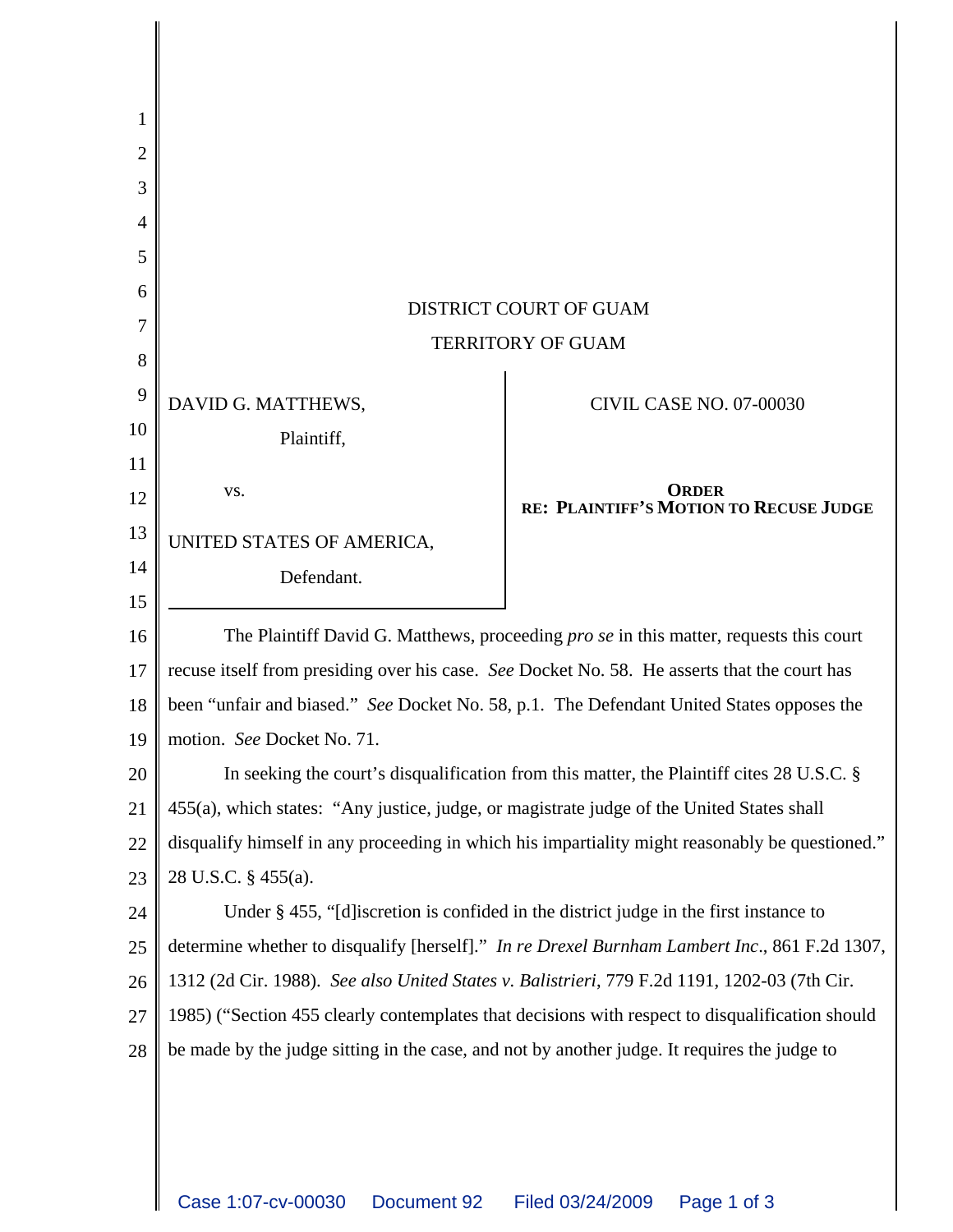1 2 *disqualify himself* when any one of the statutory conditions is met. It makes no provision for the transfer of the issue to another judge.").

3 4 5 6 7 8 9 10 "[T]he test for recusal is 'whether a reasonable person with knowledge of all the facts would conclude that the judge's impartiality might reasonably be questioned.'" *Milgard Tempering, Inc. v. Selas Corp. of America*, 902 F.2d 703, 714 (9th Cir. 1990) (quoting *Herrington v. Sonoma Cty.,* 834 F.2d 1488, 1503 (9th Cir. 1987)). In seeking recusal under § 455(a), the Plaintiff bears the burden of proof. "A party introducing a motion to recuse carries a heavy burden of proof; a judge is presumed to be impartial and the party seeking disqualification bears the substantial burden of proving otherwise." *Pope v. Fed. Exp. Corp.*, 974 F.2d 982, 985 (8th Cir. 1992).

11 12 13 The Plaintiff asserts two grounds for challenging the court's impartiality: prior rulings, and the fact that the Assistant U.S. Attorney representing the Defendant in this case has appeared before this court in other cases.

14 15 16 17 18 19 20 The Ninth Circuit has stated: "We, along with our sister circuits, have identified various matters which will not ordinarily require recusal under  $\S$  455:  $(1)$  rumor, speculation, beliefs ... and similar non-factual matters;' (2) 'the mere fact that a judge has previously expressed an opinion on a point of law;' (3) 'prior rulings in the proceeding' . . . ." *United States v. Holland*, 519 F.3d 909, 914 (9th Cir. 2008) (citations omitted); *see also Clemens v. U.S. Dist. Court for Cent. Dist. of Ca.*, 428 F.3d 1175, 1178-79 (9th Cir. 2005) (citing the "list of various matters not ordinarily sufficient to require a § 455 (a) recusal").

21 22 23 24 25 26 27 28 The Plaintiff first argues that recusal is required on the basis of this court's prior rulings. It is well established, however, that to provide grounds for disqualification, the alleged prejudice must result from an extrajudicial source. *See United States v. Studley*, 783 F.2d 934, 939 (9th Cir. 1986). In a factually analogous case, the Ninth Circuit in *Pau v. Yosemite Park & Curry Co.*, 928 F.2d 880 (9th Cir. 1991), rejected the appellant's argument that the district court judge should have recused himself. The court determined that "[a]ll of the [appellant's] allegations relate to incidents during the course of proceedings, and recusal under section 455 is required 'only if the bias or prejudice stems from an extrajudicial source and not from conduct

Page 2 of 3